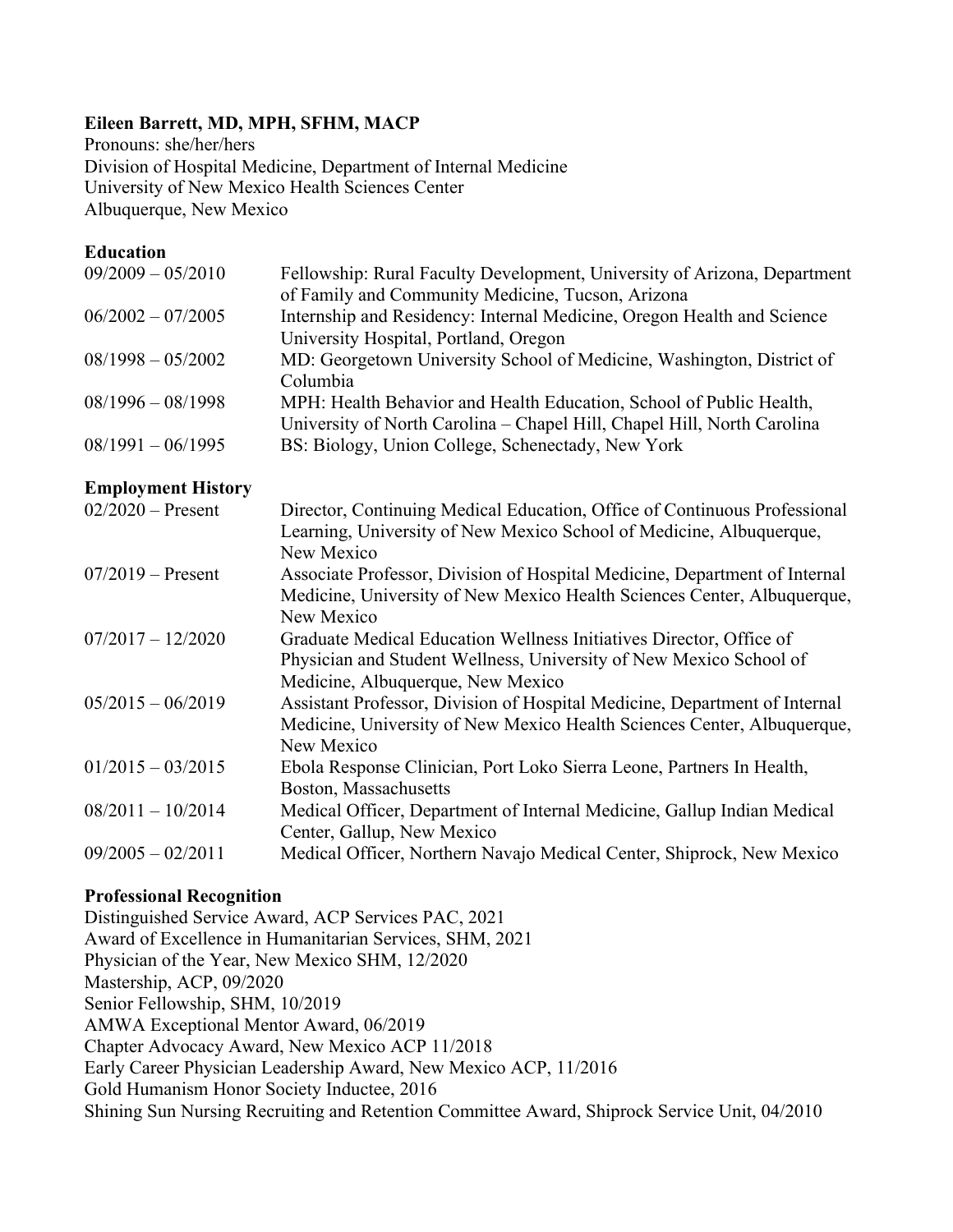Customer Relations Award, Dzilth-Na-O-Dith-Hle Clinic, Shiprock Service Unit, 08/2010

### **Extramural Professional Activities: Appointments to National Organizations**

Workforce Mental Health Sprint, Institute for Healthcare Improvement, 04/2021 - present American College of Cardiology, Stakeholder Summit on Persistent Underrepresentation in Medicine, invited participant, Washington, DC, 11/2019

Centers for Medicare & Medicaid Services, Quality Measure Development Plan Technical Expert Panel member, Tampa, FL, 11/2016 – 12/2017

### ACP

Physician Well-being and Professional Fulfillment Committee, 04/20 - present Regent, 05/2016 – 04/2020 Governance Committee, 04/2018 – 04/2020 Diversity, Equity, and Inclusion Subcommittee Chair, 04/2018 – 04/2020 Increasing Local Presence Task Force, 06/2017 – 04/2018 Executive Committee of the Board of Governors, 04/2013 – 04/2014 Board of Governors, 01/2012 – 05/2016

## ACP Services

Chair, Board of Directors, 04/2019 – 04/2020 Board of Directors, 05/2016 – 04/2020

### AMWA

Advocacy Committee, 02/2021 – present Governance Committee, 08/2020 – present

### SHM

Performance Measurement and Reporting Committee – 04/2020 - present District 10 (Multi-State) Chair, 04/2018 – present Chapter Support Committee, 04/2018 – present Physicians-in-Training Committee, 03/2019 – present

### **Extramural Professional Activities: Appointments to State Organizations**

New Mexico Suicide Prevent Coalition, New Mexico Department of Health Member, 09/2019 - present SHM, New Mexico Chapter Chapter President, 10/2016 – 04/2018 Chapter Secretary, 11/2015 – 10/2016 ACP, New Mexico Chapter Chapter Governor, 01/2012 – 05/2016 Ex-Officio council member, 09/2016 - present Council President, 10/2010 – 10/2011 Chapter Councilor-At-Large, 11/2007 – 10/2011 Greater Albuquerque Medical Association Member, Steering Committee on physician wellness activities 05/2019 – present

### **Invited Presentations: International Presentations (since 2020)**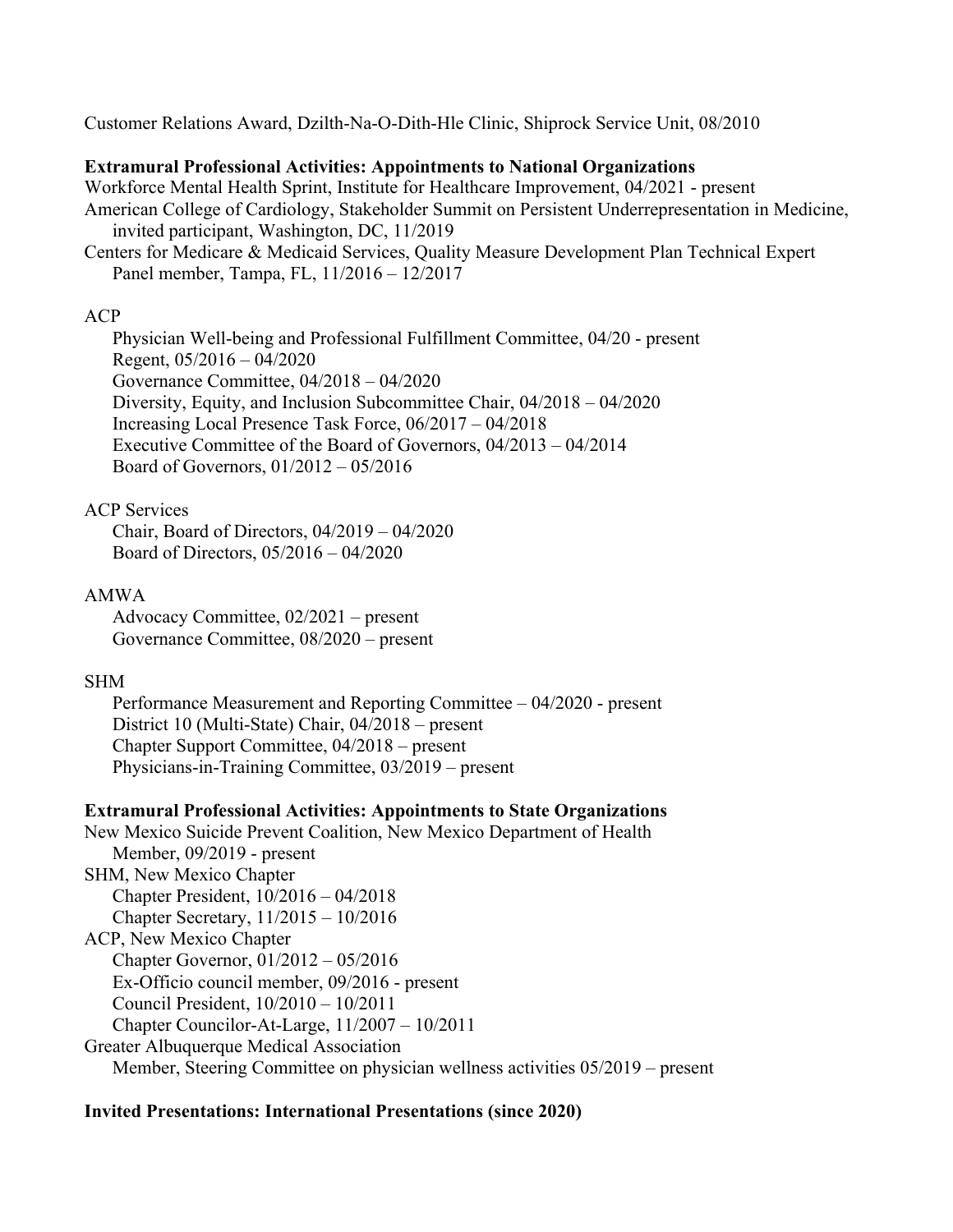- 06/07/2021 "Health Inequalities and Justice During COVID-19 and Beyond." Co-presenter, Royal College of Physicians and ACP Joint Webinar, London, UK
- 04/30/2021 "Preventative Medicine and Social Determinants of Health: A joint session of ACP and European Federation of Internal Medicine." Panel moderator, ACP Annual Meeting
- 08/25/2020 "Managing Clinician Anxiety During COVID." Presenter, AG Sison Memoral Lecture, Philippine College of Physicians, Manila, PH
- 08/25/2020 "Reducing Complications from Alcohol Use." Presenter, Philippine College of Physicians, Manila, PH

# **Invited National Presentations (since 2020)**

- 06/15/2021 "Tools for Promoting a Compassionate Culture." Co-presenter, Schwartz Center for Compassionate Care Annual Meeting)
- 05/27/2021 "Reengaging and Rebuilding a Thriving Workforce." Panelist, Association of Clinicians for the Underserved Workforce Summit
- 05/05/2021 "Navigating the Seas of NP/PA Mentorship." Co-presenter, SHM Converge 2021 Annual Meeting
- 05/04/2021 "Tips and Tricks for Loving What You Do as an Early Career Hospitalist." Co-presenter, SHM Converge 2021 Annual Meeting
- 04/15/2021 "Building Bridges to Spread the Message on PHPs and Physician Well-being." Copresenter, Federation of State Physician Health Programs National Meeting
- 03/27/2021 "Humans Before Heroes: Addressing Physician Mental Health." Panelist, AMWA Leads
- 03/25/2021 "Advocacy Tips for Busy Physicians." Pre-recorded presentation, AMWA Leads
- 03/23/2021 "The Evolution of the Patient Journey Overcoming Vaccine Hesitancy." Panelist, Advertising Research Foundation
- 02/26/2021 "Tools for Promoting a Compassionate Culture." Co-presenter, Meaning In Medicine: Mastering the Moment. ACGME Annual Educational Conference
- 09/13/2020 "Clinician Well-Being During the Ongoing Pandemic." COVID-19: What's Next, Society of Critical Care Medicine Annual Meeting

# **Webinars and Podcasts**

- 04/06/2021 "'Forever Altered': A System Approach to Addressing the Well-Being of the Workforce." IHI Leadership Alliance Roundtable
- 03/12/2021 "Engaging With Our Communities in the Response to COVID Roundtable." Panelist, Care Advancement Network
- 10/29/2020 "#youarenotalone." Co-presenter, Society of Hospital Medicine Chapter Support Committee and Wellbeing Taskforce
- 10/2020 "Support for Overstretched Clinicians During the Ongoing Pandemic." Presenter, Technical Resources, Assistance Center, and Information Exchange, US Health and Human Services webinar
- 03/31/2020 "Advocacy in Action and Tips for the Busy Physician." Co-presenter, ACP webinar
- 03/31/2020 "Practical Support for Inpatient Clinicians During COVID19." Co-presenter, ACP webinar

# **Invited Regional and State Pesentations (since 2020)**

- 03/11/2021 "You Are Pretty Resilient And You Deserve A Workplace That Supports Your Resilience." Co-presenter, Wisconsin SHM Chapter Annual Meeting
- 11/06/2020 "Leveraging Diversity And Inclusion To Improve Outcomes." Keynote Speaker, Oregon ACP Chapter Annual Meeting
- 11/06/2020 "Weathering the Storm." Presenter, Wiregrass SHM Chapter Annual Meeting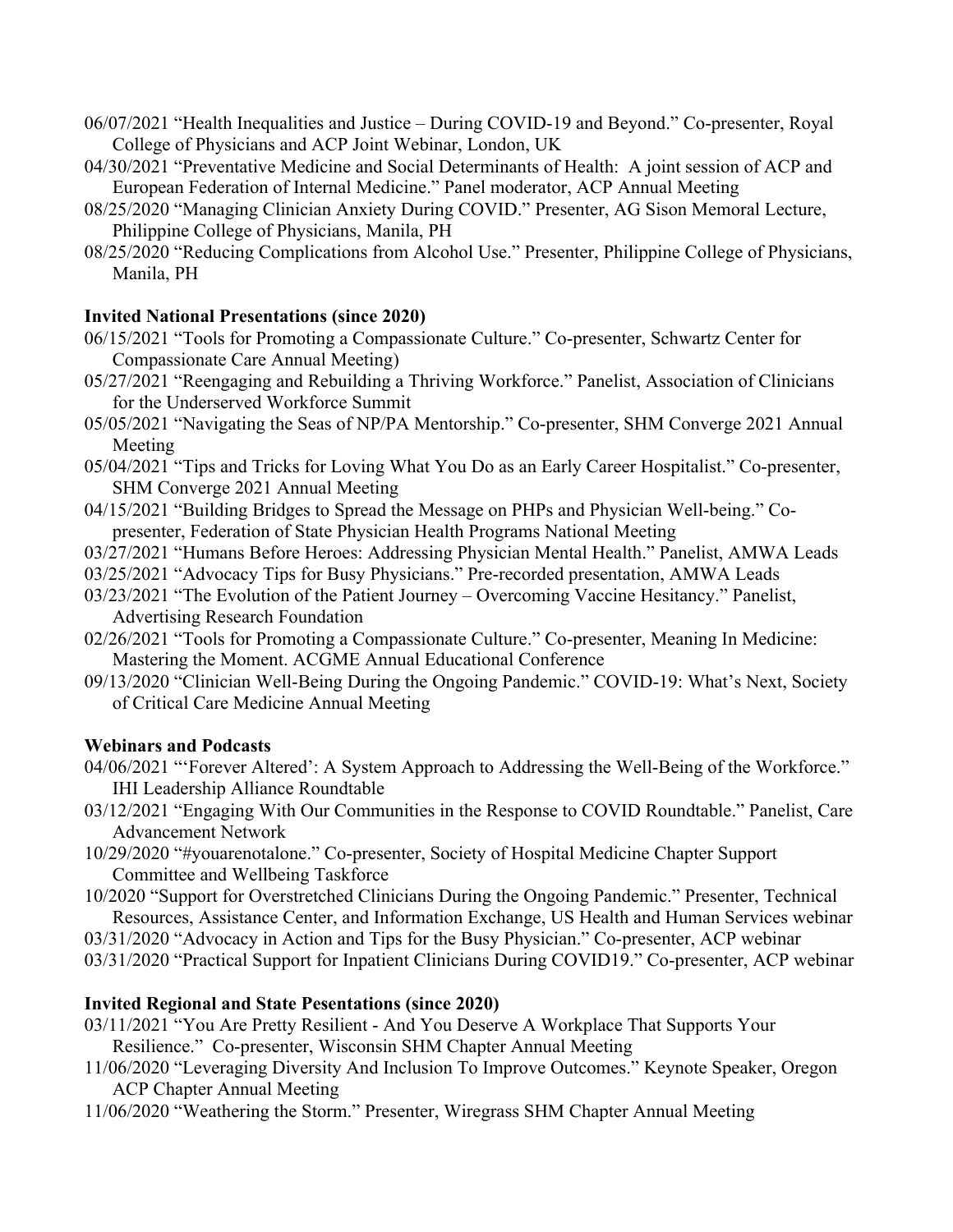10/16/2020 "Interactive Journal Club: Safer Opioid Prescribing." Co-presenter, New Mexico ACP Annual Scientific Meeting

## **Scholarly Achievements (since 2020) Articles in Refereed Journals**

- Saddawi-Konefka D, Brown A, Eisenhart I, Hicks K, Barrett E\*, Gold JA\*. *Consistency Between State Medical License Applications and Recommendations Regarding Physician Mental Health*. JAMA*.* 2021;325(19):2017–2018. doi:10.1001/jama.2021.2275 \*co-senior authors
- Qaseem, A, Tierney, S, Barrett, E, MacLean, C, Dunn, A, Fitterman, N. *Recommending Caution in Patient Reported Outcome-based Performance Measurement.* Ann Intern Med [e-publication ahead of print] https://doi.org/10.7326/M19-3603
- Pham, S; Haigh, A; Barrett, E. *Statewide Availability of Buprenorphine/Naloxone in Acute Care Hospitals*. Journal of Addiction Medicine: March 16, 2021 - Volume Publish Ahead of Print - Issue - doi: 10.1097/ADM.0000000000000833
- Barrett, E., Apodaca, K. *Response to "Alcohol and COVID-19: How Do We Respond to This Growing Public Health Crisis?"* J of Gen Intern Med (2021). https://doi.org/10.1007/s11606-021-06824-3
- Shekhar, R, Sheikh, AB, Upadhyay, S, Singh, M, Kottewar, S, Mir, H, Barrett, E, Pal, S. *COVID-19 Vaccine Acceptance among Health Care Workers in the United States*. Vaccines 2021, 9, 119.
- George, N, Lee, N, Morsea, K, Marr, L, Mann, E, Barrett, E, Finlay, E. *It Takes a Region: Rural-Academic Partnerships to Decrease Health Inequity During the Pandemic*. J of Pain and Symptom Management Published:February 04, 2021 DOI:https://doi.org/10.1016/j.jpainsymman.2021.01.130
- Hingle S, Barrett E. *Gender Differences in Resident Assessment: The Glass Ceiling and Sticky Floor for Women in Medicine Begin Early*. JAMA Netw Open*.* 2020;3(7):e2010985.
- Bornstein, SB; Mire, RD; Barrett, ED; Moyer, DV; Cooney, TG. *The Collision of COVID-19 and the U.S. Health System*. Ann Intern Med;172, 2020.
- Barrett, E, Lawrence, E, Waldman, D, Brislen, H. *Improving How State Medical Boards Ask Physicians About Mental Health Diagnoses: A Case Study from New Mexico*. Ann Intern Med 172:617–618, 2020.

# **Other Writings and Scholarly Products (since 2020)**

- Barrett, E, Salas, NM, Dewey, C, Ripp, J, Hingle, S. *A call to action: Align well-being and anti-racism strategies*. ACP Internist, March 2021
- Haponyuk, A, Barrett, E. *A Doctor for the Doctor*. Future Hospitalist Round-Up Blog, Society of Hospital Medicine [accepted, in production]
- Rangel Paniz, G, Barrett, E. *Wellness in Residency during COVID Era: a trainee perspective*. Future Hospitalist Round-Up Blog, Society of Hospital Medicine. 03/19/2021
- Collar, A, Barrett, E. *Our Voices Carry Weight*. Future Hospitalist Round-Up Blog, Society of Hospital Medicine, 10/22/2020

# **Posters: Refereed Posters at National Meetings (since 2020)**

- SHM 2021 Annual Conference Poster Competition, research poster: *Evaluating the Use of Racial Identifiers in a Medical Journal*. Gathers, D, Pek, Z, Barrett, E. 05/2021
- SHM 2021 Annual Conference Poster Competition, Innovations Poster: *Collaboration to Create Cross-Cultural Patient-Clinician Communication Guides During the COVID-19 Pandemic*. Lee, N, Barrett, E, Finlay, E. Albuquerque, NM. 05/2021